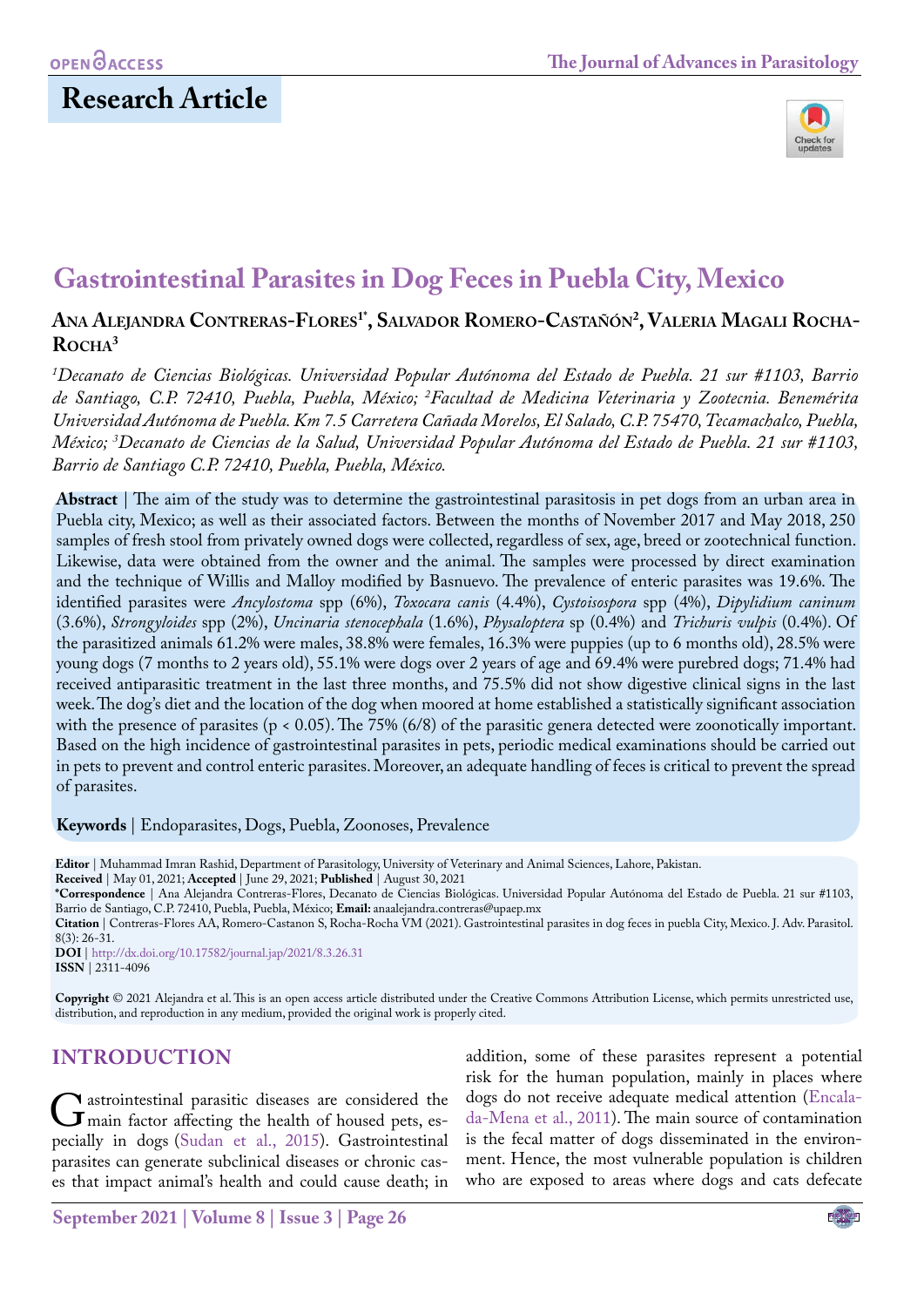### **OPEN**<sub>d</sub>

and those who own domestic animals that do not receive adequate veterinary care (Camaño et al., 2010).

Canine intestinal parasites have a global distribution, their prevalence varies according to regions, times of year, cultural patterns and diagnostic techniques (Llanos et al., 2010). Mexico, due to its geographic diversity and uneven economic development, presents variable frequencies of parasitic diseases in the different regions (Chávez et al., 2012). In the State of Mexico, a frequency of 39.3% of *Toxocara* sp was reported in feces of pet dogs (Romero et al., 2011). In Zacatecas, were detected *Toxocara canis* (59.6%) and *Dipylidium caninum* (30.7%) (Chávez et al., 2012). In Mexico city, were identified *Cryptosporidium* sp (11.5%), *Toxocara canis* (6%) and *Ancylostoma* sp (3.8%) (Martínez-Barbosa et al., 2015). In Tabasco, were detected *Ancylostoma caninum* (15.9%), *Cystoisospora* sp (6.3%) and *Toxocara canis*  (2.3%) (Torres-Chablé et al., 2015).

Some of these parasites represent a potential risk for the human population, mainly in places where dogs do not receive adequate medical attention (Encalada-Mena et al., 2011). The main source of contamination are the feces of dogs disseminated in the environment. Therefore, the most vulnerable population is children who are exposed to areas where dogs and cats defecate and those who own domestic animals that do not receive adequate veterinary care (Camaño et al., 2010). Simple procedures to break the fecal-oral route, such as hand washing, regular deworming of pets, and supervision of interaction between young children and companion animals, may reduce the likelihood of infection with zoonotic parasites [\(Robertson et al., 2000](#page-5-1)).

The main aim of the study was to determine the prevalence of gastrointestinal parasitosis in pet dogs in the conurbated municipalities in Puebla, Mexico, and their association with biological factors (sex, age group and breed) and zootechnical factors (zootechnical function, veterinary care habits and walking habits). The particular aim was to determine the diversity of gastrointestinal parasites found in dogs during the survey.

## **MATERIAL AND METHODS**

#### **Study area**

This investigation was carried out in homes, streets, public parks from an urban area in Puebla city, in central Mexico, and in the recreational center for families, the "Ecoparque Metropolitano de Puebla". Puebla city has an area of 544.65 square kilometers with 1,576,259 inhabitants, it is located at coordinates 19° 02´ 38´ N and 98° 11´ 50´ W and has an elevation of 2137 m. The climate is sub humid temperate with rains in summer and the average annual temperature is 17°C (Instituto Nacional de Estadística y

Geografía México, 2017).

#### **Study design**

The descriptive, observational, cross-sectional, and prospective study was carried out in the range between the months of November 2017 and May 2018.

#### **Collection of fecal samples**

Two hundred fifty samples of fresh feces were collected from pet dogs disregarding sex, age or breed, through convenience sampling, and were kept at 4°C to be processed in a period not greater than 48 hours. All the pet owners agreed to participate in the study and signed an informed consent document.

#### **Questionnaire**

Information of the owner and the dog were obtained through a questionnaire and registered on a data sheet. The questions were grouped into 3 sections. The first section collected contact details of the owner. The second section was designed to collect data from dwelling where dog lived. The last section of the questionnaire collected data of the dog, this included questions relating to the biological factors (sex, age group and breed), and zootechnical factors (zootechnical function, veterinary care habits and walking habits).

#### **Parasitological procedures**

Fecal samples were first macroscopically assessed for the detection of blood, mucus and potential parasitic forms. Afterwards, direct examination was accomplished by using distilled water and lugol [\(Serrano, 2010\)](#page-5-2); likewise, fecal samples were examined with a flotation technique (Willis-Malloy Modified by Basnuevo) using a high-density solution (sodium chloride, sugar and formaldehyde) ([Vázquez et al., 2012](#page-5-3)). After this procedure, samples were microscopically examined in search for eggs, cysts, oocysts and larvae. A dog was classified as parasite if at least one of these elements was present in its stool sample.

#### **Statistical analysis**

A database was constructed and analyzed using IBM-SPSS Statistics (Statistical Package for the Social Science) for the Windows version 23. Measures of central tendency and dispersion were calculated for quantitative variables while absolute and relative frequency distributions were constructed for qualitative variables. The chi-squared test was used to check any statistical significance in the prevalence of gastroenteric parasites with each variable. The associations were considered statistically significant at p < 0.05.

## **RESULTS**

The prevalence of gastrointestinal parasitosis was 19.6%

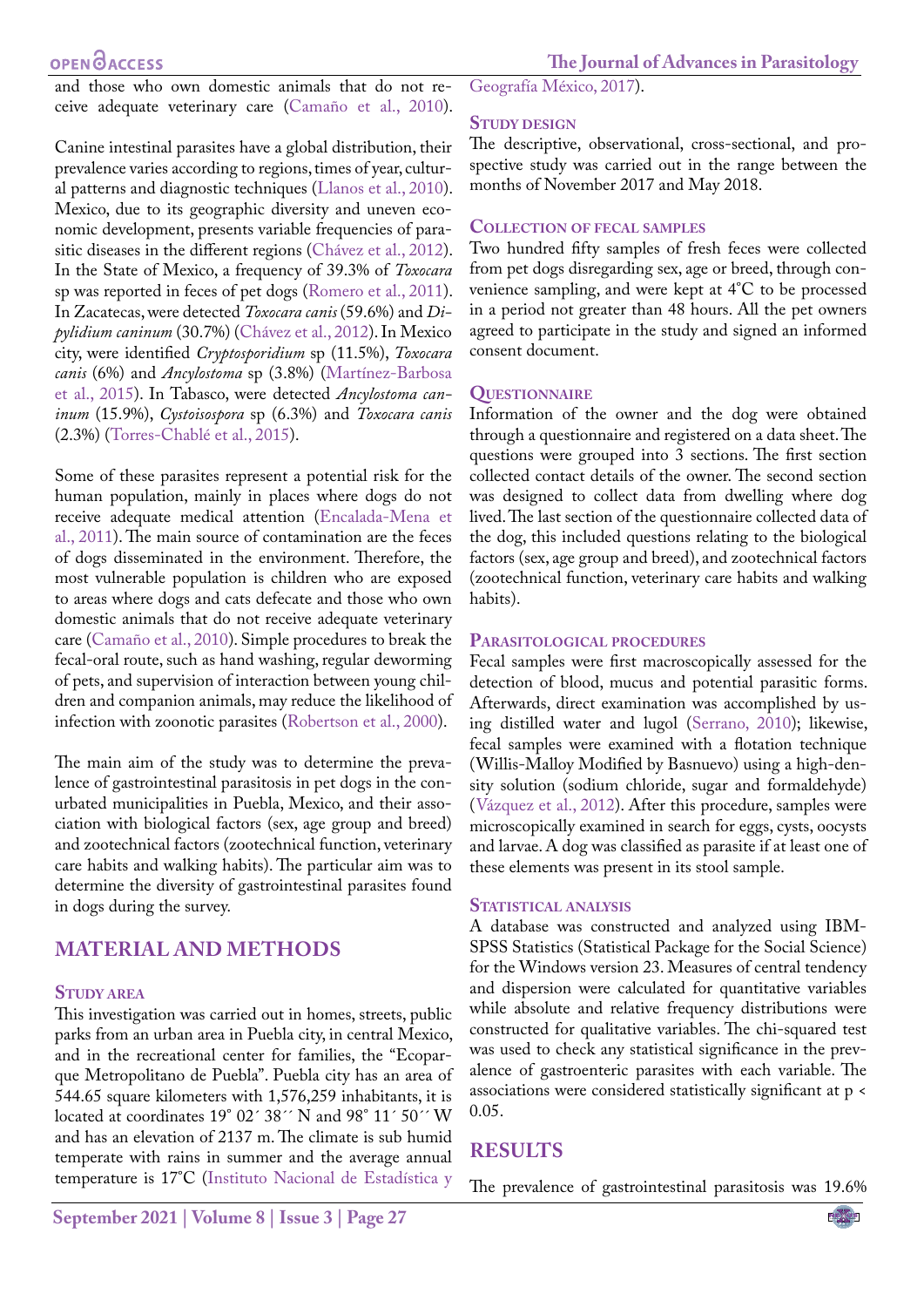## **OPEN**OACCESS

(49/250). The majority of fecal samples from pet dogs were obtained in the months of February (43.2%) and March (28.8%); the number of positive samples per month followed the same distribution, since most corresponded to such months (27 positive samples in February and 19 in March).

The most frequently detected parasite was *Ancylostoma* spp (6%) [\(Table 1](#page-2-0)) and multiple parasitosis, caused by *Ancylostoma* spp, *Cystoisospora* spp, *Dipylidium caninum*, *Strongyloides* spp, *Uncinaria stenocephala* and *Toxocara canis,* was present in 12.24% of the parasitized animals ([Table 2\)](#page-3-0). No statistically significant association (p > 0.05) was found between higher prevalence of gastrointestinal parasites and sex, age group, breed or zootechnical function [\(Table 3](#page-3-1)).

<span id="page-2-0"></span>**Table 1:** Number of cases and prevalence of each parasite.

| Parasite               | n  | Prevalence |
|------------------------|----|------------|
| Ancylostoma spp        | 15 | 6%         |
| Cystoisospora spp      | 10 | $4\%$      |
| Dipylidium caninum     | 9  | 3.6%       |
| Physaloptera sp        | 1  | 0.4%       |
| Strongyloides spp      | 5  | $2\%$      |
| Toxocara canis         | 11 | $4.4\%$    |
| Trichuris vulpis       | 1  | 0.4%       |
| Uncinaria stenocephala | 4  | 1.6%       |

Regarding veterinary care habits, 71.4% of the dogs that resulted with gastrointestinal parasitosis had been dewormed in the last 3 months before the study, while 87.8% they had consultation with the veterinarian in the last 6 months. The statistical analysis demonstrated no significant association was found between veterinary care habits and the presence of parasites in feces ( $p > 0.05$ ).

Parasitosis were not associated either with the spot where owners walk their dog: street 15.6% (5/32), park 22.4% (13/58), street and park 20.3% (31/152), nor with the form of control of the dogs during the walk: on a leash 17.3% (20/115), without a leash 22.2% (8/36), on a leash and without a leash 22.5% (21/93).

On average 3.14 ± 1.42 SD persons living with the sourced dogs per house. The total number of people involved in the care of dogs was 786: children (0 to 9 years old) 8.1%, teenagers (10 to 19 years old) 11%, adults (20 to 59 years old) 73.9% and older adults (60 years of age or older) 7.5%, while 151 persons lived with parasitized animals (20 children, 13 teenagers, 103 adults and 15 older adults). The 17.6% (44/250) of sampled dogs lived with one or more children and 26.5% (13/49) of parasitized dogs lived with one or more children inside the house.

# **DISCUSSION**

The registered prevalence of 19.6% of gastrointestinal parasites during this study, figures similar to the prevalence that reported in Mexico city in 2008, of 20% (Martínez-Barbosa et al., 2011) and in 2015, of 21.3% (Martínez-Barbosa et al., 2015). However, compared to the prevalence obtained in other studies conducted in that same city, but in different years: 40.8% in 1998 (Martínez-Barbosa et al., 1998) and 63.36% in 2009 (Romero et al., 2009) and in other cities, such as Mérida, Yucatán (37.36%) (Rodríguez-Vivas et al., 2001); Escárcega, Campeche (55.92%) (Encalada-Mena et al., 2011); and Zacatecas and Guadalupe, Zacatecas (54.69%) (Chávez et al., 2012); the registered prevalence found in this study, remains low.

The prevalence was evaluated, mainly, in late winter and early spring. In general, low temperatures during the winter season delays the hatching of the eggs and immobilizes some larval stages that, when remaining in a dormant state, need favorable conditions to complete the cycle. In the summer the hatching of the eggs accelerates, although the extreme temperatures produce their desiccation and the destruction of certain larval forms (Giraldo et al., 2005).

Although, the prevalence of parasitized males was slightly higher than that of the females analyzed, this association was not significant ( $p > 0.05$ ), which suggests that regardless of sex, the animals are exposed to similar risk conditions matching the results reported by Echeverry et al. (2012) and Romero et al. (2009).

Numerically, the age group with the highest prevalence of gastrointestinal parasites corresponded to the puppies (up to 6 months of age) with 34.78% (8/23); those with the lowest prevalence were juvenile dogs, from more than 6 months of age to 2 years, with 15.73% (14/89). One factor that could influence the high percentage of parasitism in puppies is the fact that immunity begins to manifest itself after the fifth week of age as in the case of *T*. *canis*; moreover, due to transplacental and transmammary parasitic transmission the puppy can become infected from before birth or from the moment when it begins to feed on the mother (Giraldo et al., 2005).

Therefore, the finding of age (puppies) as an indicator of risk could be explained by lower immunity, by less deworming or by the particular fact of living in more polluted environments ([Betii et al., 2007\)](#page-4-0). We did not find a significant association in this study between the age variable and the presence of parasites ( $p > 0.05$ ). Our results are consistent with those reported by Cazorla and Morales (2013) and Romero et al.(2009). Nonetheless, our results contrast those reported by different studies [\(Trillo-Altamirano et](#page-5-4)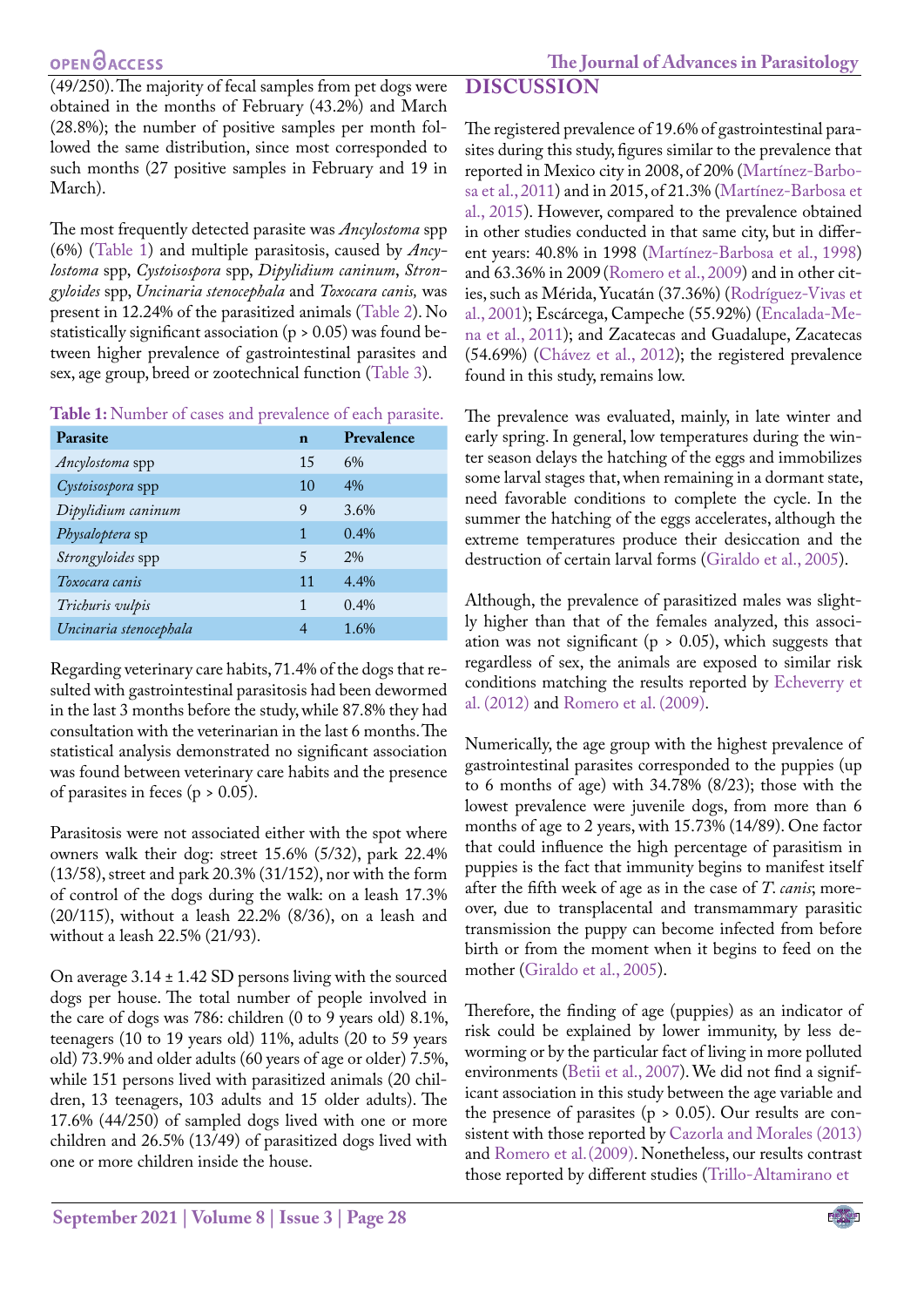#### **OPENOACCESS**

<span id="page-3-0"></span>**Table 2:** [Associations of identified gastroenteric parasites \(monoparasitism, biparasitism and polyparasitism\). The](#page-5-4) [number and percentage of cases per parasite or parasites detected are shown.](#page-5-4)

| <b>Associations</b> | Parasite(s)                                            | $n$ (%)   | <b>Total</b> |  |
|---------------------|--------------------------------------------------------|-----------|--------------|--|
| Monoparasitism      | Ancylostoma spp                                        | 12(4.8)   | 17.2 %       |  |
|                     | Cystoisospora spp                                      | 9(3.6)    |              |  |
|                     | Dipylidium caninum                                     | 4(1.6)    |              |  |
|                     | Physaloptera sp                                        | 1(0.4)    |              |  |
|                     | Strongyloides spp                                      | 3(1.2)    |              |  |
|                     | Toxocara canis                                         | 10(4)     |              |  |
|                     | Trichuris vulpis                                       | 1(0.4)    |              |  |
|                     | Uncinaria stenocephala                                 | 3(1.2)    |              |  |
| Biparasitism        | Ancylostoma spp and Cystoisospora spp                  | 1(0.4)    | 2%           |  |
|                     | Ancylostoma spp and Dipylidium caninum                 | 1(0.4)    |              |  |
|                     | Dipylidium caninum and Strongyloides spp               | 2(0.8)    |              |  |
|                     | Dipylidium caninum and Uncinaria stenocephala          | 1(0.4)    |              |  |
| Polyparasitism      | Ancylostoma spp, Dipylidium caninum and Toxocara canis | 1(0.4)    | 0.4%         |  |
|                     | Positives                                              | 49(19.6)  | 19.6%        |  |
|                     | <b>Negatives</b>                                       | 201(80.4) | 80.4%        |  |
|                     | Total                                                  | 250 (100) | 100%         |  |

<span id="page-3-1"></span>**Table 3:** [Cross tables and Chi-squared test of independence of qualitative variables obtained by each sampled dog](#page-5-4)  $(n=250)$ .

|                          |                                      | <b>Gastrointestinal parasites</b> |              | Total (%)  | p-value |
|--------------------------|--------------------------------------|-----------------------------------|--------------|------------|---------|
|                          |                                      | Negative (%)                      | Positive (%) |            |         |
| Sex                      | Female                               | 90(44.8)                          | 19(38.8)     | 109(43.6)  | 0.448   |
|                          | Male                                 | 111(55.2)                         | 30(61.2)     | 141(56.4)  |         |
| Age group                | Puppies (up to 6 months old)         | 15(7.7)                           | 8(16.3)      | 23(9.2)    | 0.122   |
|                          | Young dogs (7 months to 2 years old) | 75(37.3)                          | 14(28.5)     | 89 (35.6)  |         |
|                          | Adult dogs (over 2 years of age)     | 111(55.2)                         | 27(55.1)     | 138(55.2)  |         |
| <b>Breed</b>             | Breed dogs                           | 140(69.7)                         | 34(69.4)     | 174(69.6)  | 0.971   |
|                          | Mixed-breed dogs                     | 61(30.3)                          | 15(30.6)     | 76(30.4)   |         |
| Zootechnical<br>function | Company                              | 164(81.6)                         | 44 (89.8)    | 208 (83.2) | 0.575   |
|                          | Security                             | 9(4.5)                            | 1(2)         | 10(4)      |         |
|                          | Recreation                           | 13(6.5)                           | 3(6.1)       | 16(6.4)    |         |
|                          | Therapy                              | 5(2.5)                            | 0(0)         | 5(2)       |         |
|                          | Other                                | 10(5)                             | 1(2)         | 11(4.4)    |         |

[al., 2003;](#page-5-4) Cazorla and Morales, 2013; Romero et al., 2011; Martínez-Barbosa et al., 2015) where the highest rates of parasitism were registered in dogs under 2 years old.

The 71.4% of parasitized animals had been dewormed previous the survey. This finding could be attributed to the anthelmintic resistance. Otherwise, anthelminthic treatment does not always result in a complete elimination of parasites (Torres-Chablé et al., 2015). Another reason for this finding might be due to the inconclusive nature of the figures, result of the uncertainty that owners demonstrated while filling the survey.

The type of walk did not have a significant association with the presence of parasites in the feces of the sampled dogs. In contrast, [Betii et al. \(2007\)](#page-4-0) found an association between higher prevalence of intestinal parasites and the control form of dogs in the street: 53.1% (17/32) of dogs with free walking or simple visual control had parasitosis and only 7.6% (1/13) of the dogs that walked on a leash was parasitized. Consequently, the containment with the neck and the strap could be a protective factor because it allows the walker to reduce the dog's access to more contaminated places where it can become infected [\(Betii et](#page-4-0) [al., 2007](#page-4-0)).

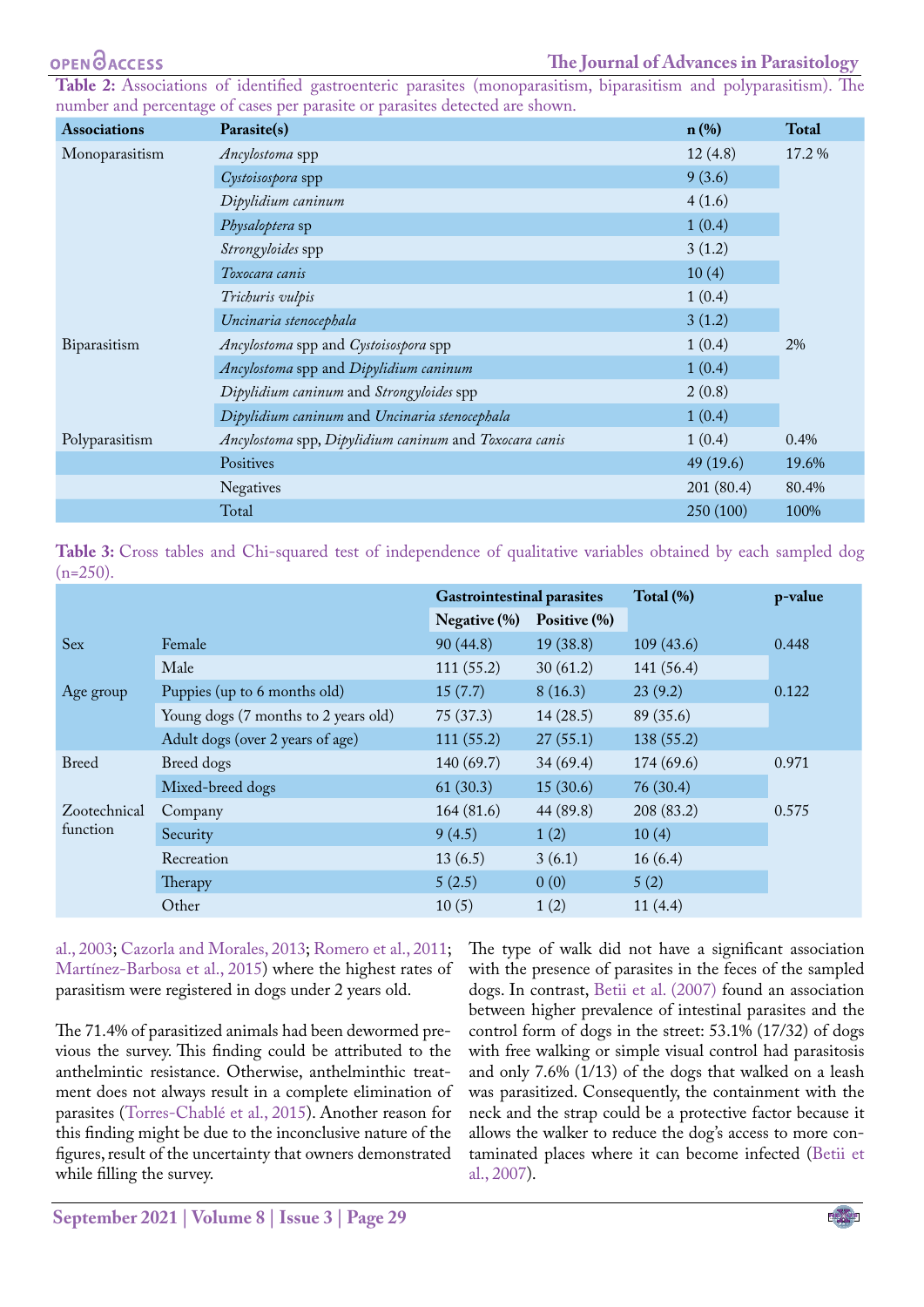## **OPEN**<sub>d</sub>

#### **The Journal of Advances in Parasitology**

The 75.5% of the parasitized dogs did not show digestive clinical signs in the last week before the sample was taken, which demonstrates a subclinical course of the disease. This is one of the factors that increases the risk of transmitting the disease to humans; as the owners are not aware of their pet's health condition, the parasite egg load present in the feces increases [\(Pumidonming et al., 2016](#page-5-5)), resulting in an important risk factor for children. Hence, children represent the most vulnerable group, since they often play on the ground and due to the common incidence of geophagia (Chávez et al., 2012), biting their nails and being barefoot (Mex-Álvarez et al., 2018).

The most common parasitic association was *Dipylidium caninum* and *Strongyloides* spp; this association is of great importance, because it reaffirms the zoonotic potential of these animals, which become disseminators of parasite eggs to the environment (Hernández et al., 2007). Consequently, the inadequate management of the feces can become a risk factor for people, due to the presence of parasites of zoonotic character in the feces of dogs, increasing the likelihood of human infection (González and Giraldo, 2015).

The 79.59% of the dogs with gastrointestinal parasites were eliminating some parasitic form of at least one zoonotic genus, constituting a potential risk for the public health in general and especially, for the infantile population. It is recommended that dog owners perform periodic controls through veterinary supervision, considering the prevention, diagnosis and therapeutic control of gastrointestinal parasites.

Likewise, people who visit public parks with their dogs must have an adequate handling of excreta to avoid the propagation and contagion of canine parasitosis. In public parks, the permanence of the eggs of helminthes can be up to years because they resist cold and dry conditions; therefore, even though the stool disintegrates, there is a risk that the park soils are infested (Mex-Álvarez et al., 2018).

The identification of species of *Ancylostoma*, *Cystoisospora*, *Physaloptera* and *Strongyloides* was not carried out in the studied feces; such identification will be necessary in the future and especially in those shared with the human, which will allow to estimate the risk factors and preventive measures (Martínez-Barbosa et al., 2015).

As parasitic diseases are often in urban zones in Puebla city, an overall, in Mexico, preventive measures are necessary to contain and reduce the prevalence of gastrointestinal parasites. The great potential gastrointestinal parasites present to infect humans (especially children) through feces ingestion, represents a high risk for public health. The findings obtained in this study provide general information for veterinarians and human health professionals regarding the prevalence of different parasitic diseases and could potentially be used to create awareness in the population.

## **ACKNOWLEDGEMENTS**

The authors are grateful to all the respondents for participating in this study, the technical staff of the Animal Anatomy Laboratory of the Universidad Popular Autónoma del Estado de Puebla (UPAEP) for their support and the students of Veterinary Parasitology course of the Faculty of Veterinary Medicine and Zootechnics of the UPAEP for their collaboration in the sampling.

# **CONFLICT OF INTEREST**

The authors confirm that there is no conflict of interests.

# **authors contribution**

Ana Alejandra Contreras-Flores: design, sampling, laboratory work and writing the document. Salvador Romero-Castañón: design and writing the document. Valeria Magali Rocha-Rocha: statistical analysis.

## **REFERENCES**

- <span id="page-4-0"></span>• Betii A, Cardillo N, Diez M, Cornero F, Braida M, Agostini A (2007). Parasitosis en caninos de un área del Bran Buenos Aires. 2003-2004. InVet. 9(1): 53 - 58.
- • Camaño M, López A, Mozo F, Romero M, Rivero A, Saldaño M, Soria E, Malandrini J, Soria C, Pizarro M (2010). Parásitos intestinales de caninos y felinos. Prevalencia en barrios de la ciudad de Chumbicha. Ciencia. 5(13): 57 - 69.
- • Cazorla D, Morales P (2013). Parásitos intestinales de importancia zoonótica en caninos domiciliarios de población rural del estado de Falcón, Venezuela. Boletín de malariología y salud ambiental. LIII(1): 19 - 28.
- • Chávez F, Moreno M, Muñoz J, Chávez M (2012). Detección de parásitos gastroentéricas en canideos en la zona conurbada Zacatecas-Guadalupe, México. REDVET. 13(10).
- • Echeverry D, Giraldo M, Castaño J (2012). Prevalencia de helmintos intestinales en gatos domésticos del departamento del Quindío, Colombia. Biomédica. 32: 430 - 436. [https://](https://doi.org/10.7705/biomedica.v32i3.439 ) [doi.org/10.7705/biomedica.v32i3.439](https://doi.org/10.7705/biomedica.v32i3.439 )
- • Encalada-Mena L, Duarte-Ubaldo E, Vargas-Magaña J, García-Ramírez M, Medina-Hernández R (2011). Prevalencia de parásitos gastroentéricos de cánidos en la ciudad de Escárcega, Campeche, México. Universidad y ciencia. 27(2): 209 - 217.
- • Giraldo M, García N, Castaño J (2005). Prevalencia de helmintos intestinales en caninos del departamento del Quindío. Biomédica. 25: 346 - 352. [https://doi.](https://doi.org/10.7705/biomedica.v25i3.1359 ) [org/10.7705/biomedica.v25i3.1359](https://doi.org/10.7705/biomedica.v25i3.1359 )
- • González A, Giraldo J (2015). Prevalencia de parásitos intestinales zoonóticos en caninos (*Canis lupus familiaris*) del área urbana del municipio de Coyaima (Tolima). Revista